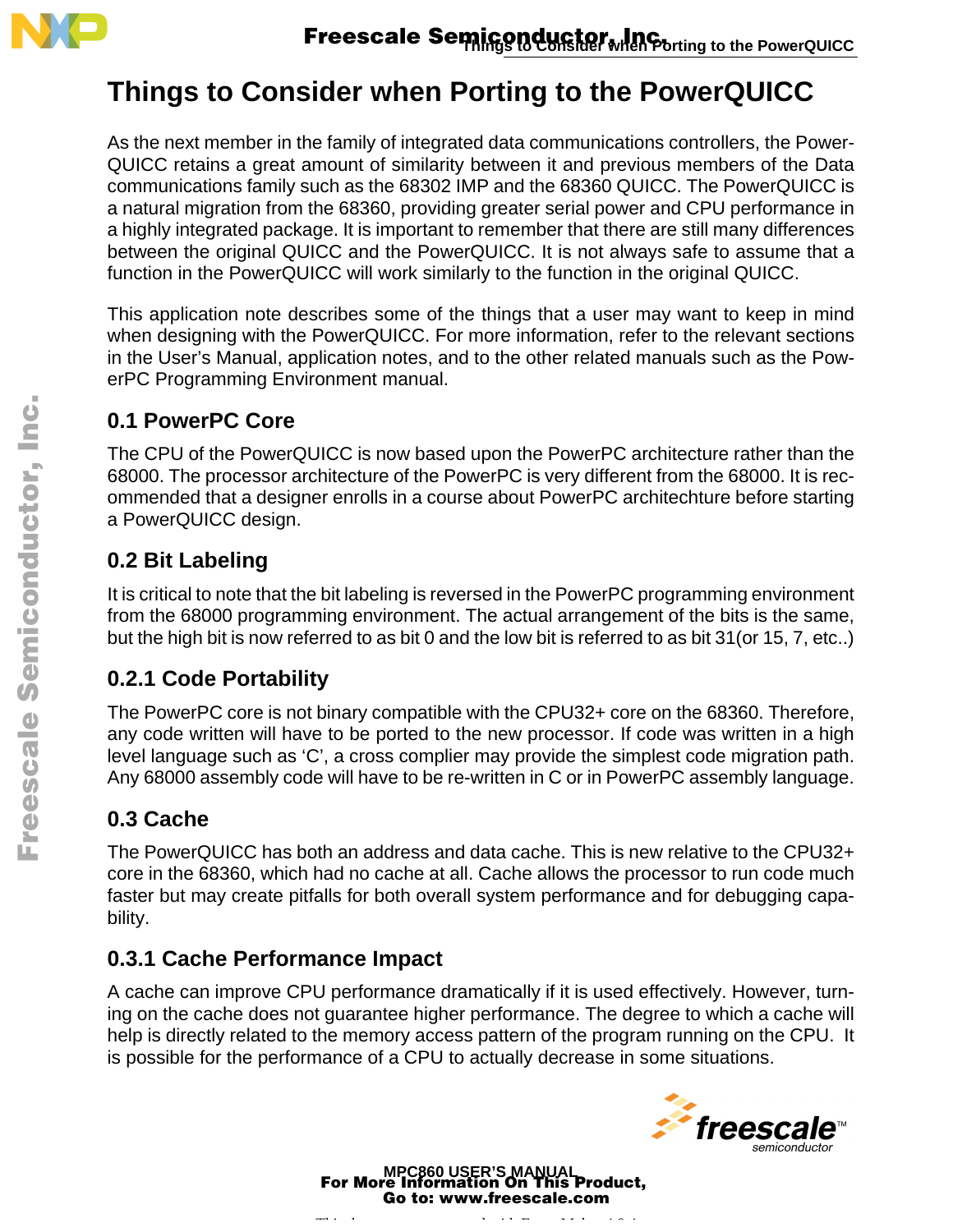

#### **Things to Consider when Porting to the PowerQUICC**  Freescale Semiconductor, Inc.

A document of this size and breadth cannot effectively address the ways that a program can be optimized to achieve better cache performance. Some documented methods that can yield a significant improvement in access speed include locking cache blocks, making areas of memory uncacheable, optimizing program flow, and optimizing data access patterns. Note that these techniques are complex and their effectiveness can be altered by a simple program recompilation.

Caches may also complicate a benchmarking process. A benchmark, such as Dhrystone, will normally fit entirely in a cache and may give misleading indications of processor and application performance. Because of this, it is recommended that segments of code are run on an evaluation board in order to determine the performance that can be expected from a specific application.

### **0.3.2 Data Coherency**

If the cache is in "write back" mode, changes made in the cache are not also made to memory. This can create data coherency problems if another bus master (such as an SDMA, ID-MA, or external processor) accesses a memory location which has a more recently updated value in the cache. This can result in data loss or program execution problems. Thus, "write through" mode should be used for any memory area which might be accessed by another bus-master.

## **0.3.3 Debugging**

The CPU32+ of the 68360 fetches its instructions from the system bus each time a particular instruction is executed. Thus, it is very easy to determine which instructions are executing at any given time by monitoring the external bus. It is also possible to monitor areas of memory to determine when reads and writes are taking place.

When a cache is placed between the CPU and the system bus, many of the instructions that are being executed will hopefully be out of the sight of the system, resulting in higher performance. Ideally, the CPU fetches instructions from cache rather than external memory. This results in these fetches no longer being visible, which may complicate a debug process. The same restriction applies to data reads and (in some cases) writes. This restriction is familiar to those who have worked with a 68040 or 68060.

The PowerQUICC has some additional functions in its background debug mode which allowing more debugging visibility than existed in the 68040. These functions are described in Section XXX of the PowerQUICC User's Manual.

## **0.4 Memory Management Unit**

Another function of the PowerPC core is provided in the MMU (memory management unit). The MMU allows the use of virtual memory and special caching options. The MMU on the PowerQUICC cannot be disabled and its' use can be complex. Please see the application note "XXXX" to learn more about using the MMU.